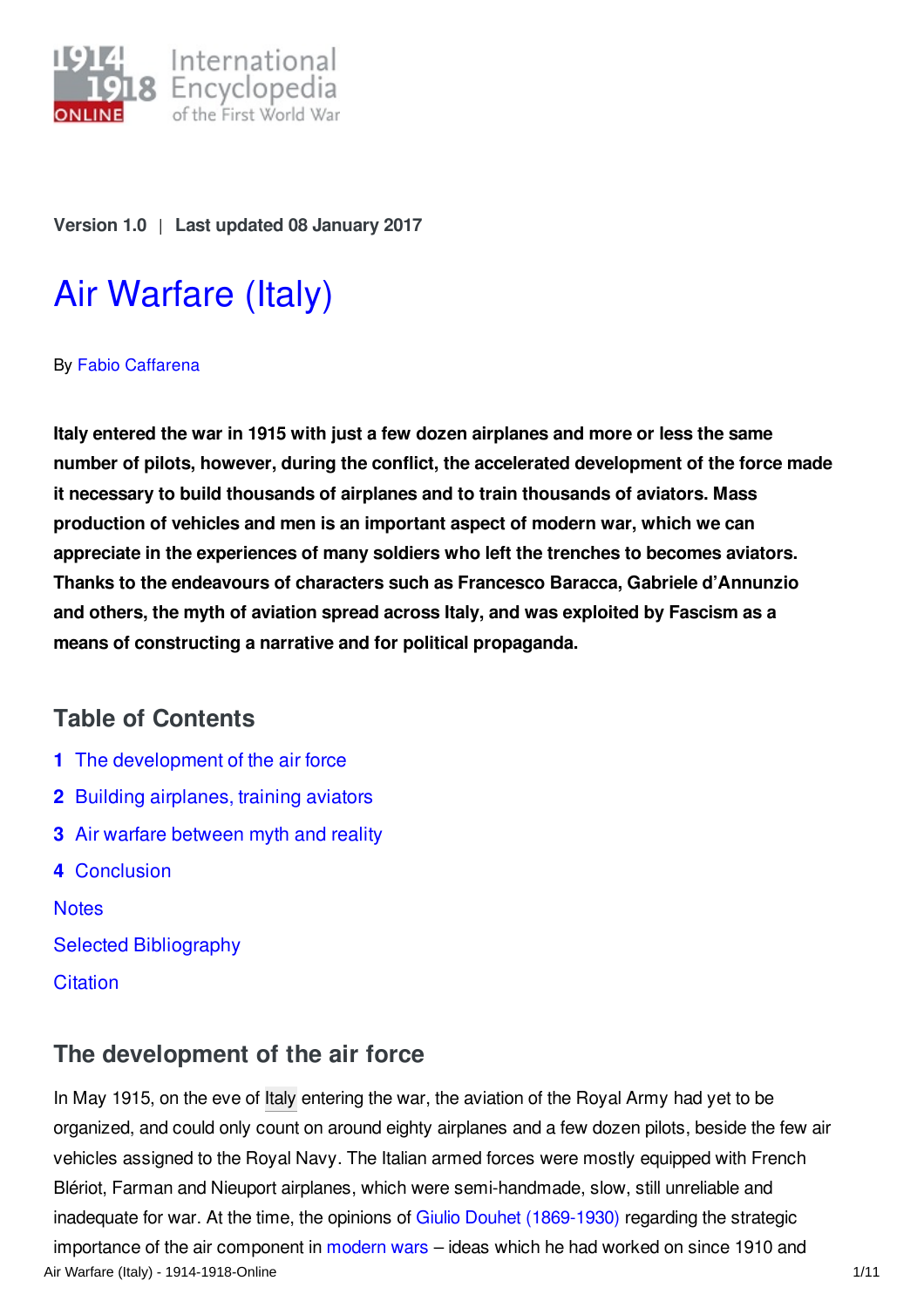<span id="page-1-0"></span>were destined, in the post-war period, to become the most advanced theory regarding air power on the entire international scenario<sup>[\[1\]](#page-8-1)</sup> – were unable to change the General Staff's substantial scepticism regarding the operative potential of the aviation. This scepticism was also motivated by the hardly [exceptional](/article/italo-turkish_war_1911-1912) results obtained by the aviation in Libya between 1911 and 1912, during the Italian-

## <span id="page-1-1"></span>Turkish war.<sup>[\[2\]](#page-8-2)</sup>

Starting in the summer of 1914, nations involved in the conflict had considerably reinforced their aviations, thus forcing Italy to bridge the delay in prevision of its entrance into the war. Therefore, in January 1915, as substitution for the Aviator Battalion created in 1912, the Military Aviation Corp, was founded. Autonomous from the *Corpo del Genio*, which the aviation services had belonged to up until that point, the Aviation Corp responded to the Ministry of War. It was composed of the General Aviation Direction entrusted to Colonel Maurizio Mario Moris [\(1860-1944\)](/index/names/1057887099) – who had already been Head of the Aviation Inspectorate – of the Airship Crew and Aerostiers Aviation Command, of the Military Aviation Technical Direction, of the Central Aviation Institute presided by Captain Arturo Crocco [\(1877-1968\)](/index/names/119372983) and of three battalions (airship crew members, aerostiers, aviation squads).

<span id="page-1-2"></span>At the same time of the creation of the Military Aviation Corp, funds for strengthening the aviation were quadrupled and amounted to 16.5 million Lire. Between 1915 and 1918, costs for the purchase of devices and motors went from 17 to 600 million, and totalled at 1 billion Lire.<sup>[\[3\]](#page-8-3)</sup> This was a considerable expense, necessary to sustain the thousands of missions carried out by dozens of fighter, bombardier, reconaissance and defence squads dislocated across circa forty bases between the Friuli and Veneto regions, and others in the Brescia area, on the Adriatic Coast, from Liguria to Sicily, as protection for objectives considered to be attackable by the Austro-Hungarian aviations.

Starting in the autumn of 1914, the "Regulations for War Service" were issued, limiting the use of airplanes to explorative missions. It was not by chance that a large part of the available aviation squads were dislocated to Friuli to support ground forces, and that, when Italy entered the war, the aviation was assigned to observation and reconnaissance tasks along the main transportation arteries of the eastern border (Cormons-Gorizia-Aidussina; Tolmino-Krainburg; Gorizia-Laibach/Lubiana and Monfalcone-Sesana-Adelsberg/Postumia). This way it could provide information for the [artillery](/article/artillery) and [infantry](/article/infantry), while the residual bombardment-related tasks excluded actions involving residential areas.

The "Regulations for the use of Aviator Squads", issued in May 1915, substantially confirmed the aforementioned tasks, and the use of the aviation for bombardments was introduced by the "Regulations for Offensive Actions with Airplanes", in July of that same year. At the same time, in the ambit of air fighting, even before the notes issued on 6 June 1918 by ace pilot Pier Ruggero Piccio [\(1880-1965\)](/index/names/1057887285) for the temporary instruction for the use of fighter squads, pilots had learned the secrets of their job by emulating more experienced pilots, carrying out missions in a rather hands-on tactical context, based on contingencies and daily flight exercise.

During the first days of the war, only a few Italian airships were involved in offensive actions, while Air Warfare (Italy) - 1914-1918-Online 2/11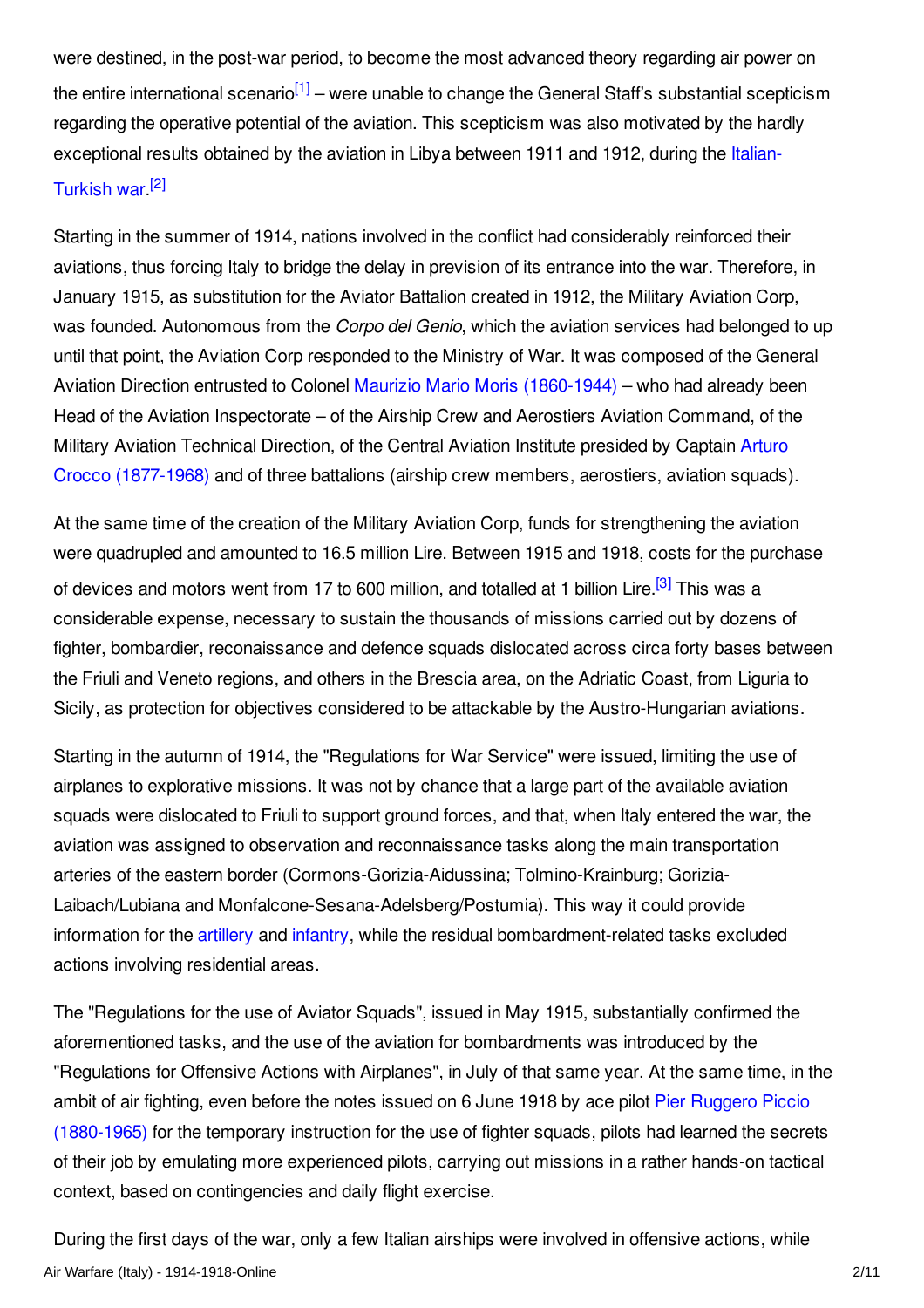airplanes were used for reconnaissance missions. This was also due to the difficulties involved in deploying them near mountain chains characterized by weather conditions that were often critical for flight operations, especially for the airplanes of the time, with their fragile structures and weak propellers. During the night between 28-29 May, the first Italian airship offensive actions in enemy territory commenced. On 30 May, a P. 4 airship, led by a crew from the Royal Navy, struck the railway station and arsenal of Pula, and the action was repeated between 6-7 June. The Austrian aviation responded with disturbance operations in the rears, by bombarding flying fields, but also cities, above all Venice. This caused minor material damage, but significant repercussions on the [population's](/article/civilian_morale) morale.

The first air duel between an Austrian biplane and an Italian reconnaissance airplane dates back to the end of June 1915. The clash highlighted the shortcomings of the Italian aviation, given that the Austrian plane was equipped with a [machine](/article/machine_gun) gun, while the two Italian aviators could only count on a [rifle](/article/rifles). Indeed, these first actions highlighted the organizational and technological lacunas of the Italian aviation, a situation which led to rapid re-organization and encouraged the precocious substitution of obsolete airplanes with more efficient ones, better suited for the required tasks.

During the war, the strategic doctrine and tactical use of air forces developed alongside the technology and specialization of the vehicles, increasingly efficient in terms of speed (the more modern fighters could fly at over 200 Km/h) and capacity (the most powerful bomber planes could transport more than a ton of bombs).

Between 1915 and 1916, the theory of mass use of aviation forces began to establish itself, and included the possibility of bombing cities. Starting in the summer of 1915, the arrival of the heavy Caproni bomber airplanes allowed the Italian aviation to carry out medium and long range enterprises: thus, in Slovenia, during that August, the aviation struck the station of Ajševica and, on 7 October, Kostanjevica, thanks to one of the first mass air raids.

On 18 February 1916, seven tri-motor planes took off from the field of Aviano to conduct a raid on Ljubljana as retaliation for the bombing of Milan (which had taken place three days earlier). During their return flight, they were attacked by Austrian fighters: the plane leading the formation was struck by numerous shots and two members of the crew. First pilot Luigi Bailo [\(1882-1916\)](/index/names/1057887412) and [observer/machine](/index/names/105788765X) gunner Alfredo Barbieri [\(1869-1916\)](/index/names/1057887528) were killed, while the surviving pilot, Oreste Salomone (1879-1918), despite having been wounded on the head, managed to return to Italian territory and land on the field of Gonars. For this enterprise, immortalized at the beginning of March on the cover of the weekly periodical *La Domenica del Corriere* and glorified by the most prestigious writers of all the national newspapers, Salomone became the first aviator to be assigned a gold medal for military valour.

Starting from the summer of 1916, bombing missions involved an increasing number of airplanes, and one of the most massive operations, above the city of [Fiume](/article/fiume), used circa twenty Caproni. From 1917, when the airships began revealing unsurmountable operative limits, the evermore frequent operations conducted by airplanes became decisive for bombing operations. In 1917, the Italian Air Warfare (Italy) - 1914-1918-Online 3/11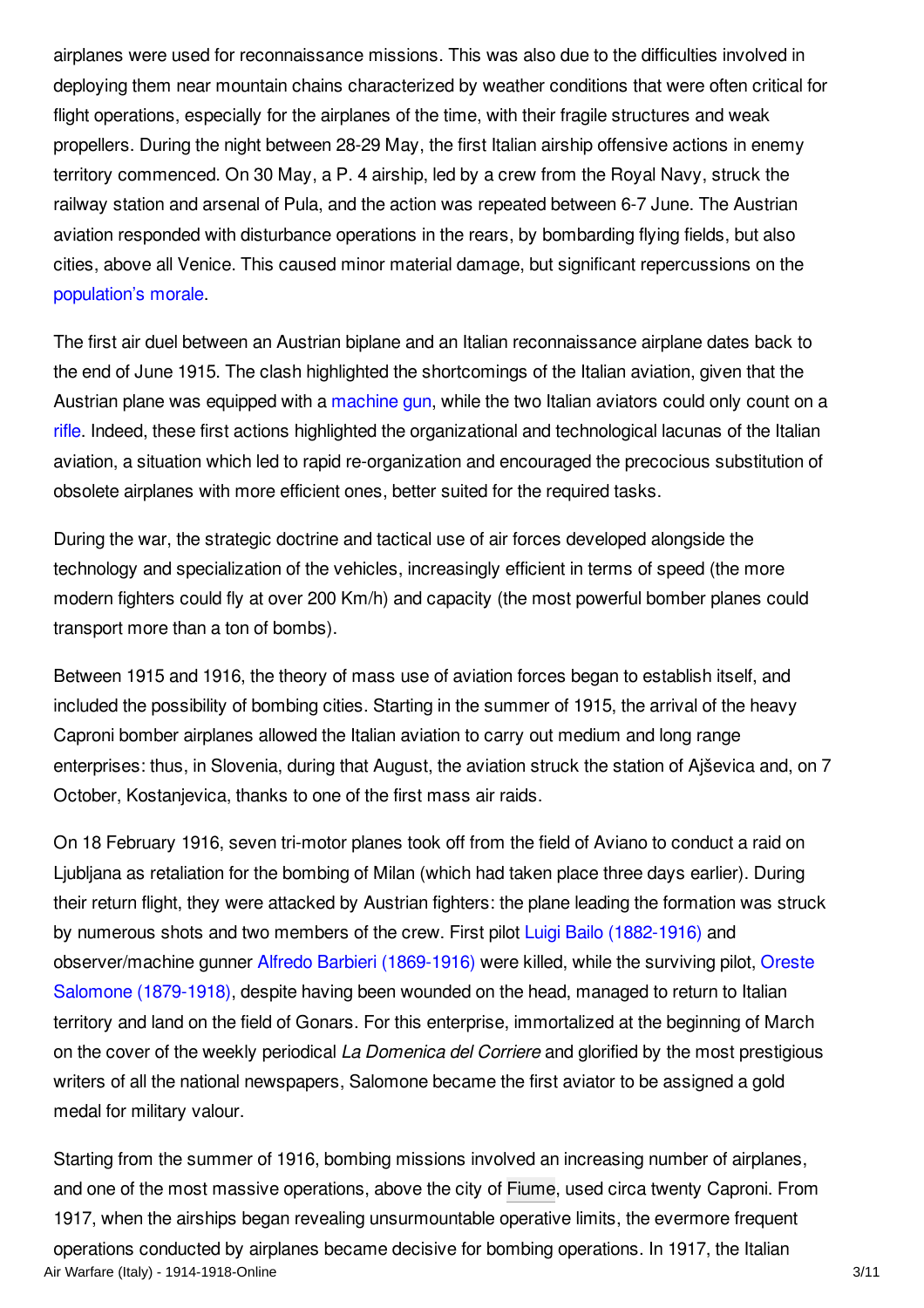<span id="page-3-1"></span>aviation completed 1,298 missions (fifty-two of which by airships) and dropped 254 tons of bombs, while 2,730 missions were carried out during 1918 (114 of which by airships) for a total of 491 tons of bombs. During the battle for the Piave alone, fought between 15-25 June 1918, the aviation of the Royal Army carried out 3,895 flights, using an average of 450 airplanes per day, and dropping a total of over ninety-eight tons of bombs.<sup>[\[4\]](#page-8-4)</sup> In 1917, the aerial duels between Italian and Austro-Hungarian planes amounted to 700, while between January and August 1918, no less than 2,225 duels took place.<sup>[\[5\]](#page-8-5)</sup> Overall, between 1915 and 1918, just the Royal Navy Aviation, subjected since 1916 to the Submarine and Aviation Inspectorate, carried out 2,177 bombing operations (fifty-six of which by airships), 3,467 reconnaissance and supply missions, 1,107 defence missions, 9,433 exploration missions and 10,385 operations to defend naval traffic, for a total of 26,569 missions, increasing from 305 in 1915 to 16,814 in 1918.<sup>[\[6\]](#page-8-6)</sup>

<span id="page-3-3"></span><span id="page-3-2"></span>At the end of the conflict, the air component of the Italian army was generally on the par with the other allied aviations, and turned out to be decisive for the victory.

## <span id="page-3-0"></span>**Building airplanes, training aviators**

<span id="page-3-4"></span>Between 1915 and 1918, numerous Italian mechanical factories – including small sized ones – allured by the significant profits guaranteed by the aeronautical industry contributed to the immense productive effort which led to the construction of circa 12,000 military airplanes of various typologies (from 382 airplanes produced in 1915 to 6,518 in 1918). A fighter plane had reached a cost amounting to 50,000-60,000 Lire, while a bomber plane cost Lire 200,000-215,000 Lire.<sup>[\[7\]](#page-8-7)</sup> During the war, this industrial segment, initially committed to building airplanes under license, mostly French, progressively liberated its operations from technological and productive subjection to its Allies of the Entente, and managed to develop valid national products such as the large Caproni bombardiers, the first vehicles specifically conceived for this task to be used during the conflict.

Specialized workshops, which increased from six to eighteen, assembled 24,000 motors, more than 30,000 propellers, while the repairs and components branch was practically created from scratch, and gave birth to numerous firms. In 1918 the industry provided the aviation with 264 light guns, 4,700 machine guns (tripling the items provided in 1916 and 1917), 900 tons of bombing explosives, 500,000 bullets for light guns and more than 5 million cartridges for machine guns. All in all, these were not large numbers, considering that [France](/article/france) and Great [Britain](/article/great_britain) produced more than 50,000 airplanes and that [Germany](/article/germany) built no less than 48,000, yet these data testify the rapid expansion of the Italian [aeronautic](/article/austria-hungary) sector, above all if compared to the 4,800 airplanes produced by Austria-Hungary between 1914 and 1918.<sup>[\[8\]](#page-8-8)</sup>

<span id="page-3-5"></span>In Italy, the few hundred workers employed in the sector in 1915 became tens of thousands by the end of the war. In all countries at war, the conflict activated a gigantic "flight workshop", an unstoppable assembly line to build evermore technologically refined air vehicles, but also to train adequately prepared crews, enrolled *en masse* to support the needs of the army. Air Warfare (Italy) - 1914-1918-Online 4/11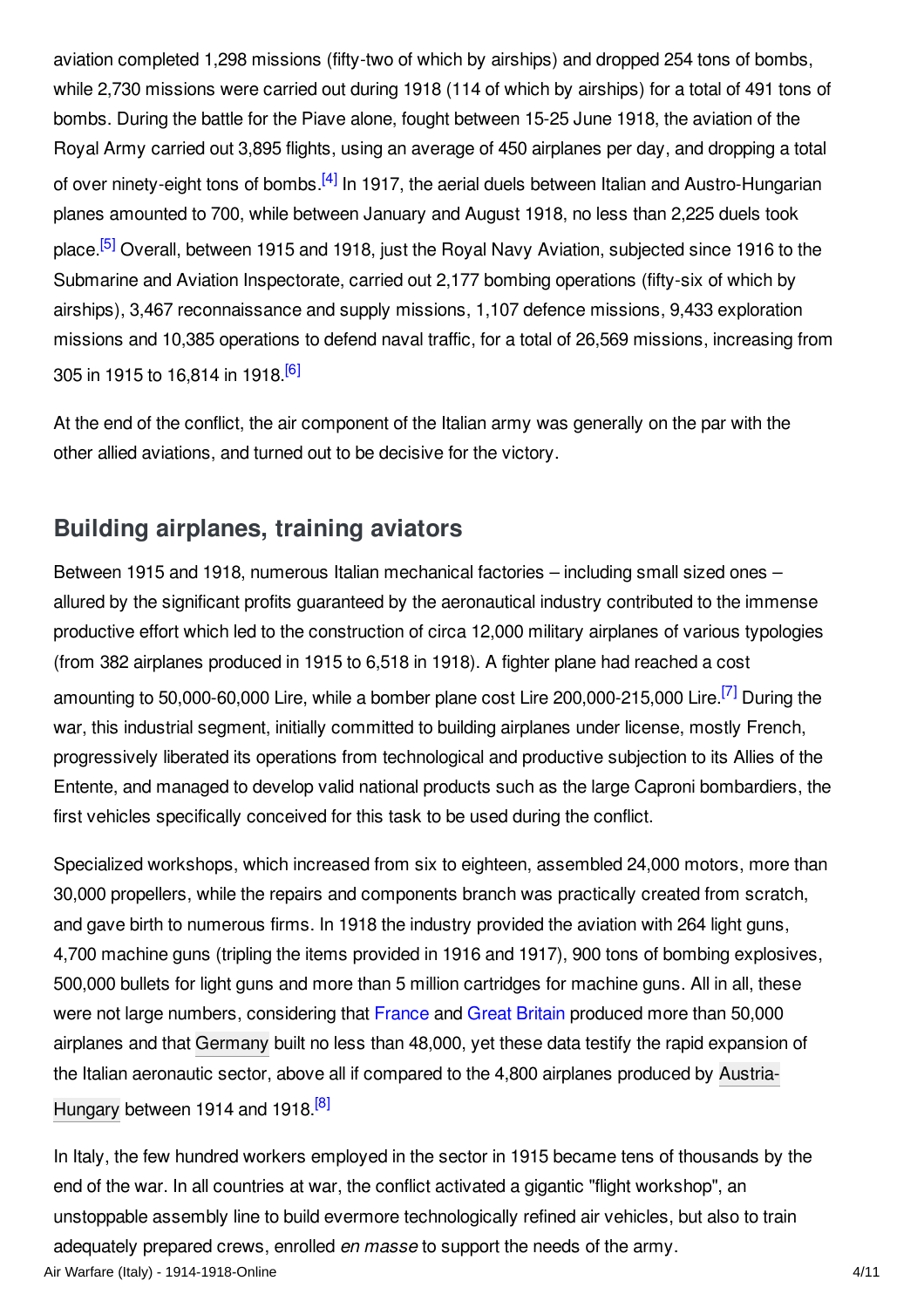For many soldiers, above all among the Italian ones, who came from popular social classes and humble jobs (such as mechanics, car drivers, engine drivers, but also peasants, confectioners, harness makers, decorators, mattress makers, fishermen, errand boys, cheese makers), enrolling in the aviation was a concrete possibility to escape the follies of the frontline. It was an opportunity not to fester in the mud of the trenches and to escape the alienation of modern war, as well as the anonymity of mass demise. This does not mean that flying was less risky, as demonstrated by the 989 Italian aviators to have died in combat: 225 were killed in action, 693 were killed in accidents and seventy-one died due to other causes.<sup>[\[9\]](#page-8-9)</sup>

<span id="page-4-0"></span>The personal dossiers of the Royal Army aviators, held within the Historical Office of the General Aeronautic Staff in Rome, are an important resource for information. They are capable of providing focus on an essential component of modern war – military aviation – whose impact cannot be limited to the appearance of aircrafts on the battlefields, but needs to also be considered from the point of view of the human factor. During the war, 7,500 aviators were trained in Italy, of which 5,193 became pilots (1,744 officers, 855 non-commissioned officers, 877 graduates and no less than 1,697 common soldiers). The role of observer was reserved, except for a few exceptions, to officers equipped with specific preparation, while only soldiers, graduates and non-commissioned officers became machine gunners. If, aboard the planes, observers and machine gunners reflected a rigid class division, pilots instead came from a strongly heterogeneous extraction, and some of them were able to operate a true and proper social ascent.<sup>[\[10\]](#page-8-10)</sup>

<span id="page-4-1"></span>The available documents feature extremely interesting information, such as that regarding the innovative enrolment modalities of flight crews, selected via standardized psycho-physical and aptitude criteria. The soldier-machine, delineated by Father Agostino Gemelli [\(1878-1959\)](/index/names/11871676X) in his essay *Our soldier* published in 1917, found its most extreme declination in the aviator, far from the romantic dandy "knights of the sky" profile which asserted itself during the war. The goal of the wellknown Milanese psychologist and priest was to guarantee the serial training of reliable military pilots, and it was precisely Gemelli who established, via his studies based on analogous researches carried out across Europe, the psycho-physical characteristics required from candidate aviators.<sup>[\[11\]](#page-8-11)</sup> Tests regarded above all the candidates' speed of reaction to external stimuli, their capacity to remain alert and concentrated, scarce emotionality, while their physique was not to present any deficits in the circulatory and respiratory systems.

<span id="page-4-2"></span>During the candidate's medical visits, carried out with the aid of the first and futuristic flight simulators, prepared by the Head of the Aeronautic [Psycho-physiology](/index/names/105788832X) Laboratory of Turin, Amedeo Herlitzka (1872-1949), doctors were frequently able to detect the after-effects of previous pathologies caused by harsh life conditions during the war and the signs of eventual wounds suffered during combat. However, the pressing need to boost the aeronautic component, especially during certain phases of the war, led to a flexible application of the selective parameters. Some individuals were declared apt to fly despite visual, auditive or vestibular deficits, or even despite invalidating disablements; this tolerance was countered by a high percentage of dismissed candidates who were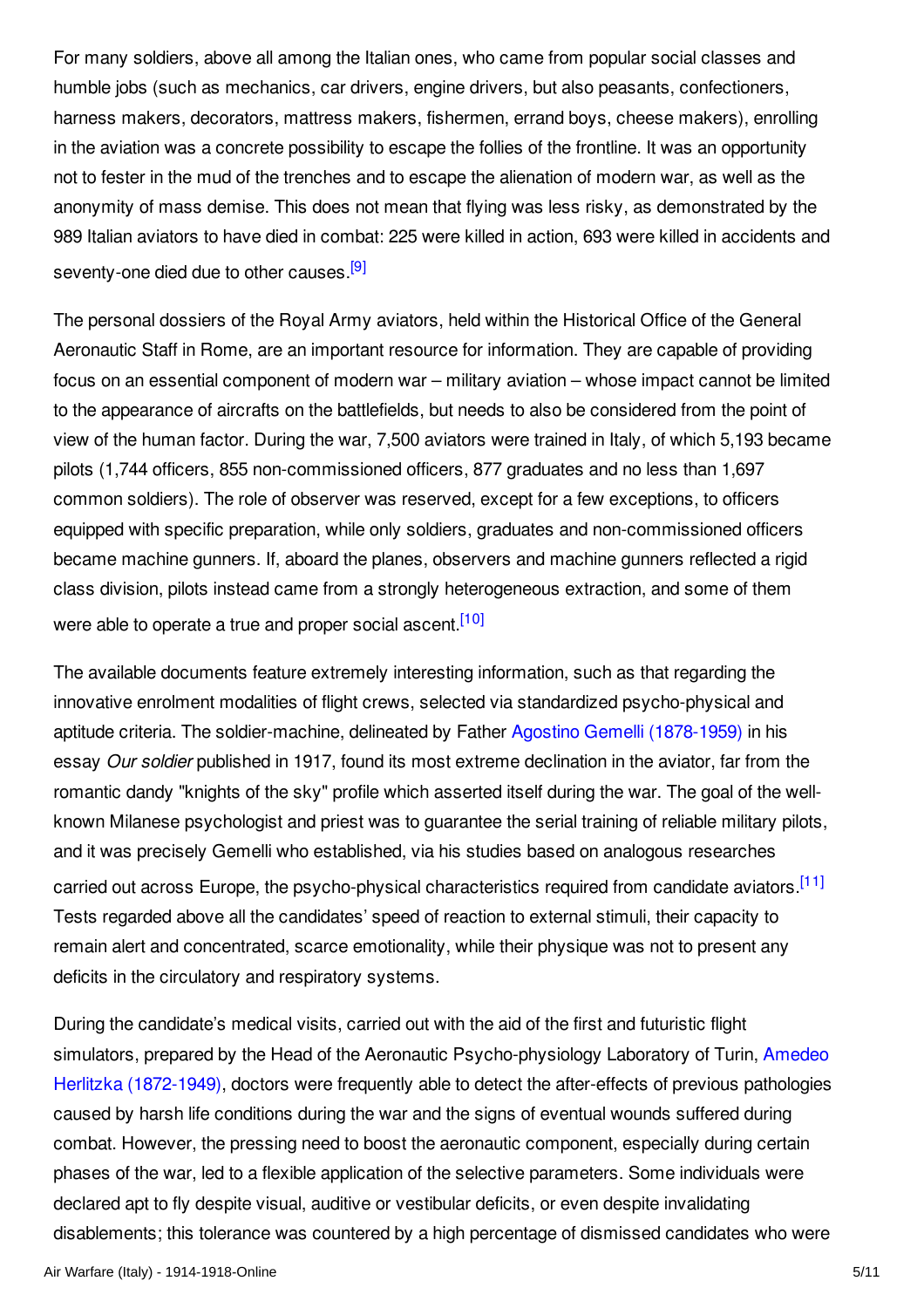sent back to their respective units.

<span id="page-5-1"></span>Commanders soon began having doubts that some pilot apprentices were delaying their licenses in order to stay away from the frontline for as long as possible. In truth, a series of organizational problems within the schools extended the set standard training hours to twenty-five hours of flight, and impacted significantly on the aviation budget. The formation of a single pilot cost more or less 25,000 Lire.<sup>[\[12\]](#page-9-1)</sup> A note from the General Aeronautic Direction, dated 5 February 1916 and held within the Aeronautic Historical Office, reveals that only 60 percent of the apprentices obtained their license. Data regarding the complementary apprentice officer school of Caserta are even more detailed: out of 1,150 apprentices enrolled in the pilot course held between 15 January and 3 March 1918, 352 (31 percent) abandoned the course due to service requirements and 112 were declared inadequate (9 percent). In the end, only 686 apprentices obtained their license (60 percent). The next course, between 10 April and 30 April 1918, gave even worse results: out of 1,142 apprentices, only 624 were considered adequate (54 percent).

<span id="page-5-2"></span>In order to increase the schools' productivity, some even auspicated that the training be privatized and entrusted to the *Gazzetta dello Sport* – a newspaper that was already active in the organization of the main sporting events of the time – for the purpose of stimulating competition and rivalry between the students.<sup>[\[13\]](#page-9-2)</sup> This proposal, which was more than a mere provocation, actually revealed the un-severed – despite all attempts by the military apparatus – bond between aviation, aviators and an agonistic dimension of flight which had spread across Italy, ever since crowds had gathered in the vast open areas which hosted the very first Italian flight competitions (such as those of Brescia in 1909). [\[14\]](#page-9-3)

# <span id="page-5-3"></span><span id="page-5-0"></span>**Air warfare between myth and reality**

The aviation, besides proving to be an eclectic and decisive offensive and defensive weapon during the conflict, also became an effective [propaganda](/article/propaganda_at_home_italy) tool in all the countries at war. In Italy, endeavours planned and carried out by Gabriele d'Annunzio [\(1863-1938\)](/index/names/118503243) precociously imposed the aviation as a media weapon: on 7 August 1915, the poet-soldier and his pilot Giuseppe Miraglia [\(1883-1915\)](/index/names/1057982180) were protagonists in the first demonstrational air action, and flew over Trieste in an FBA seaplane carrying 200 leaflets, which were dropped on the city. A similar accomplishment was repeated by d'Annunzio on 20 September, on the city of Trent, aboard a Maurice-Farman MF 1914 piloted by Ermanno Beltramo. Following these first flights, in August 1917 d'Annunzio led the attack on Pula by a large squad of over thirty vehicles, flying on a Caproni piloted by Maurizio Pagliano [\(1890-1917\)](/index/names/1057982393) and Luigi Gori [\(1894-1917\).](/index/names/105798261X) In early October 1917, he led an attack against the Dalmatian base of Kotor, an important Austro-Hungarian military port, with a squad of fourteen bombardiers which had left from the base of Gioia del Colle in Puglia. Finally, on 9 August 1918, aboard a plane piloted by Natale Palli [\(1896-1919\),](/index/names/1057982784) the poet was in charge of the squad - comprising seven SVA airplanes - which reached

<span id="page-5-4"></span>Vienna and symbolically bombed it with thousands of propaganda leaflets.<sup>[\[15\]](#page-9-4)</sup> The flight over Vienna, which took place a few months before the end of the conflict, is a fundamental episode for the Italian Air Warfare (Italy) - 1914-1918-Online 6/11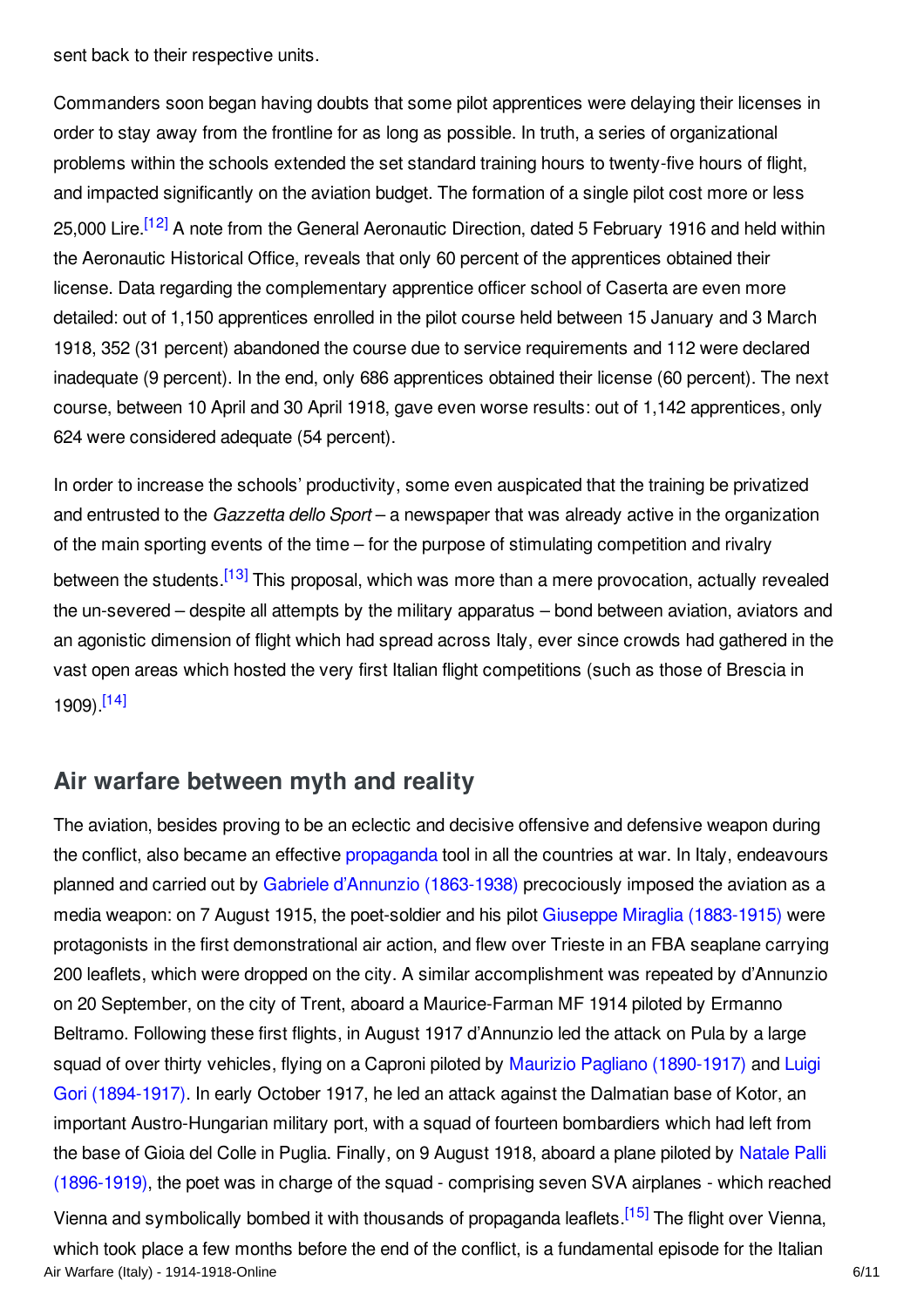military aviation tradition, a paradigmatic) event to understand the mechanisms of the construction of the [myth](/article/myths) of national aviation after the Great War.

In general, the success of the aviation was determined not only by highly symbolic endeavours, but by factors regarding the technical development and utilization modalities of the aircrafts: in particular, the arrival on the scene of efficient fighter planes, conceived to protect the slow bombardiers and attack the enemy, significantly increased the popularity of the aviation.

Starting from 1916, this type of airplane was strongly developed and equipped with fixed machine guns that could be used directly by the pilot, making the presence of a second crew member superfluous. Fighter pilots, now driving fast single-seat planes, capable of accomplishing daring manoeuvres, earned a decisive operative role and also asserted themselves as media figures. Thus, the myth of the winged knight was born, a soloist capable of daredevil and spectacular actions. This was the case of Giovanni Ancillotto [\(1896-1924\)](/index/names/1057982962), who, near the end of 1917, rammed an Austrian Draken aerostat by passing through its flaming shell. For this almost suicidal action, Ancillotto became a national hero, obtaining the Golden Medal for Military Valour and, as had happened to Oreste Salomone, was featured on one of the most famous wartime *La Domenica del Corriere* covers.

Each nation had its own Aces, i.e. pilots who could boast the shooting down of at least five enemy aircrafts – recognized by specific [commissions.](/index/names/118600575) The German "Red Baron", Manfred von Richthofen (1892-1918), shot down eighty airplanes and is still today a universally known icon. French pilot René Fonck [\(1894-1953\)](/index/names/124267572) shot down seventy-five enemies, British pilot Edward Corringham "Mick" Mannock (1887-1918) shot down [seventy-three,](/index/names/122935977) Canadian pilot William Avery "Billy" Bishop (1894- 1956) shot down seventy-two, [Austro-Hungarian](/index/names/118882813) pilot Godwin Brumowski [\(1889-1936\)](/index/names/1049612701) shot down thirty-five and North American pilot Edward "Eddie" [Rickenbacker](/index/names/121956180) (1890-1973) shot down twenty-six enemy aircrafts. Circa forty Italian pilots earned the title of Ace and the most famous, Francesco Baracca [\(1888-1918\),](/index/names/120558580) was shot down on 19 June 1918, after having won thirty-four duels.<sup>[\[16\]](#page-9-5)</sup>

<span id="page-6-0"></span>Germany was the first country to attract the public's attention toward air fighters, followed by France and other countries, with the exception of England, which initially appeared to oppose the creation of personalities and the glorification of aviators' endeavours within the press. Military pilots asserted themselves as heroes with uncommon technical skills and moral virtues (courage, loyalty, patriotism), fully at ease on the covers of magazines dedicated to the new war-aviation sport. A modern hero who did not refute the spotlight and the money prizes promoted by the press and largely funded by industrial companies involved in the production of war materials such as, in the case of Italy, Fiat and Pirelli.

The prize competitions for fighter plane pilots and bombardier crews were as popular as sporting events and contributed to make the pilots famous, thanks to their fascinating ability to master powerful and devastating flying machines. The squad badges applied on the aircrafts expressed fellowship between members of the same team, yet this exposure translated into a widespread and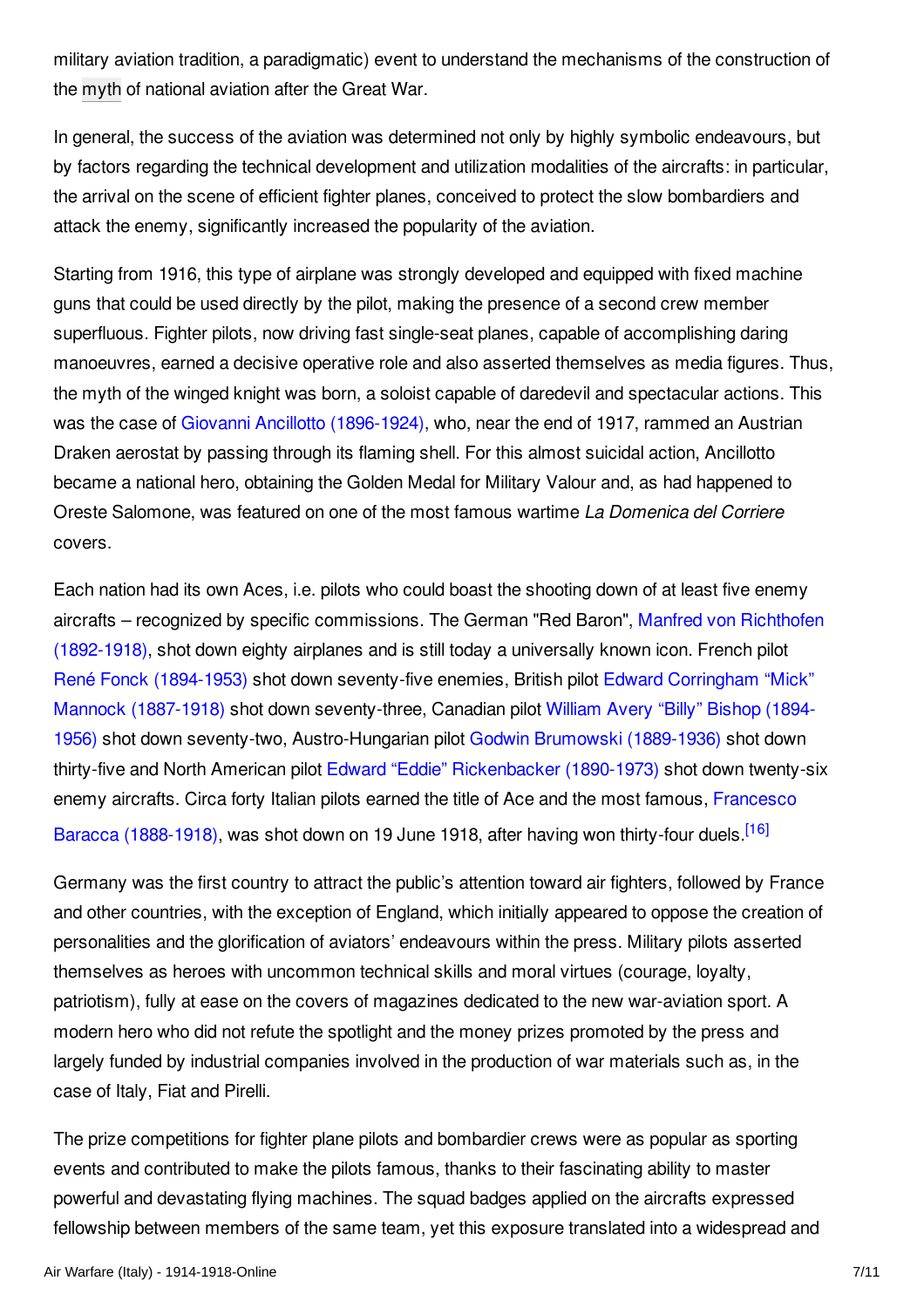narcissistic attention to image, which manifested itself in the aesthetic personalization of aircrafts with large personal icons which made the aviators immediately recognizable. These symbols denoted the physical and symbolic union between man and machine, and liberated subjective identity from the anonymity of the war and of mass deaths in the trenches. With regard to the Italian aviation, among the most famous personal insignia was the rampant horse of Francesco Baracca, chosen by virtue of his military past in the Chivalry Corps; this symbol was later adopted, with a few variations, by the Ferrari automobile house, and is still today an extremely popular icon.

In the aeronautic bases and during missions, image-related necessities and private interests became entwined with combat duties. Photographs portraying pilots are extremely functional if we are to appreciate the unprecedented status as patriotic-sporting champion created by air warfare and spread by the press, above all with regard to hero-soloists aboard fighter planes, an image that was particularly suitable for mythicization.

Aviators literally never dismissed their role as men of the air, due to their flight activities, but also because they intended to parade their position, as demonstrated by the habit of wearing their flight jacket even when off service, despite the Command's reiterated attempts to ban this small, yet hardly martial, vanity. However, not all pilots adapted to the stress of air warfare or were inclined to prima donna behaviour. Some, both physically and psychologically exhausted by the tension caused by dangerous air missions, began showing unequivocal pathologies due to nervous tension. During the Great War, in all nations involved, a high percentage of neurosis was recorded among air fighters.

<span id="page-7-1"></span>The stories of many common aviators have gone lost in the epopee of national aeronautics embodied by Gabriele d'Annunzio, Francesco Baracca<sup>[\[17\]](#page-9-6)</sup> and a handful of other Aces. If we are to dig under the imaginary aviation monument of the Great War, we must redefine the borders of a myth which appears to be less monolithic than a rooted celebratory narration, fed for decades by historiography and by the media, would have us believe. For this purpose, one may choose to investigate the stories of unknown aviators who are not featured in the pantheon of the more famous pilots.<sup>[\[18\]](#page-9-7)</sup>

# <span id="page-7-2"></span><span id="page-7-0"></span>**Conclusion**

Besides the legendary dimension bound to the names of a few very well-known "knights of the sky", becoming an aviator was often a temporary – and sometimes traumatic – experience, in some cases interrupted during the conflict, and in others after the war due to military demobilization. At the end of 1918 some aviators asked to be dismissed – revealing their intentions to hide within the aviation -, while for others, dismissal was a painful sacrifice determined by complement cuts or family necessities. Few aviators remained in service in Italy, while many returned to their previous jobs, thus ending an experience, both physical and mental, destined to leave an indelible mark on their lives.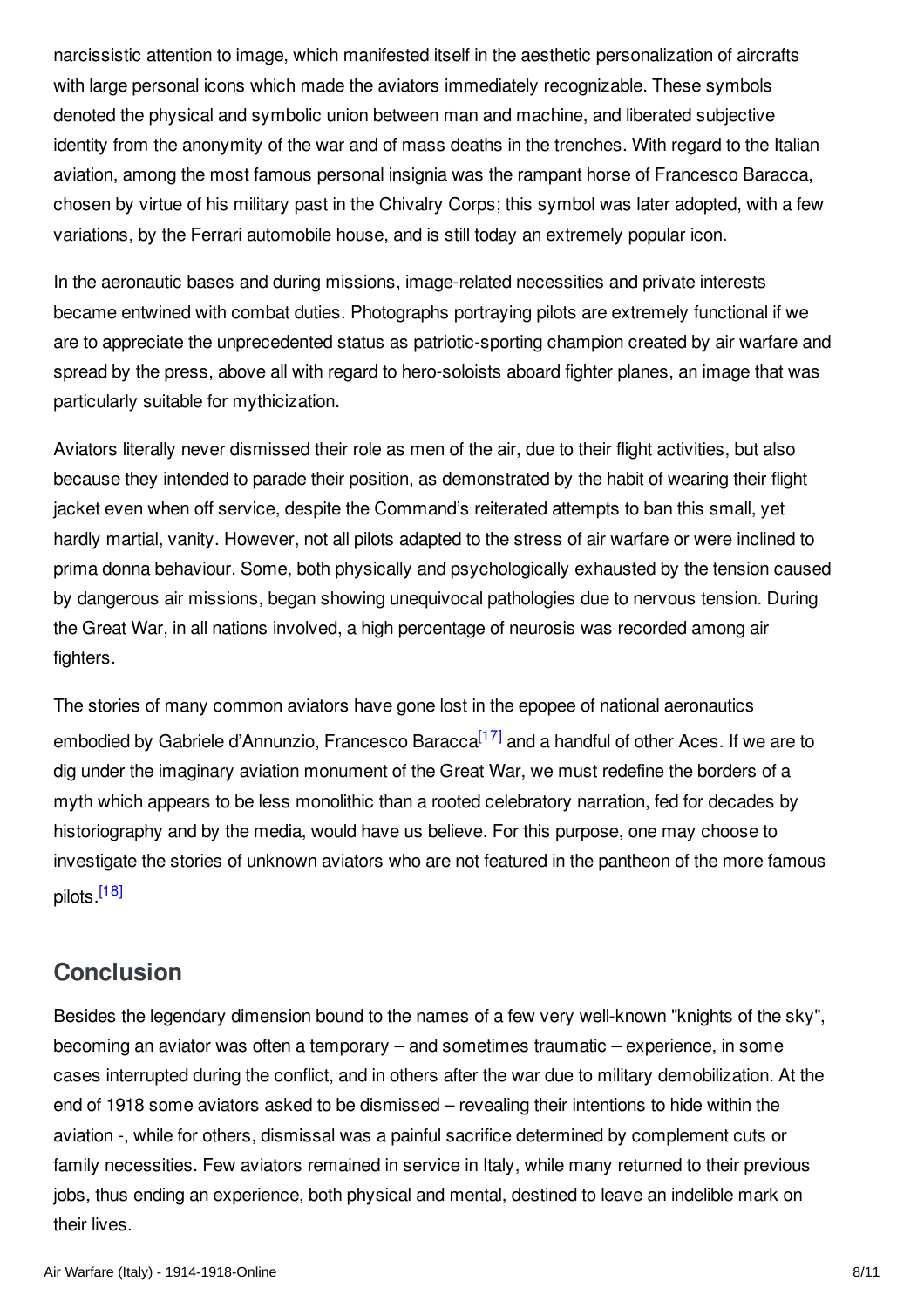In 1923, Fascism re-founded the Aeronautic Corps, elevating it to the level of autonomous corps (Royal Aeronautics). The heritage of the Great War's aviation endeavours allowed the political system to use the new Arma Azzurra to spread the nationalistic religion of the Motherland and to manifest the modern, feisty and dynamic [Fascist](/article/fascism_and_the_radical_right) spirit. The story of aeronautic records and air crossings became one of the regime's most efficacious fables, destined to rapidly dissolve when facing the test of the Second World War.<sup>[\[19\]](#page-9-8)</sup>

<span id="page-8-12"></span>Fabio Caffarena, University of Genoa

Section Editor: Nicola [Labanca](http://encyclopedia.1914-1918-online.net/contributors/Nicola_Labanca)

Translator: [Benjamin](http://encyclopedia.1914-1918-online.net/contributors/Benjamin_Ginsborg) Ginsborg

#### <span id="page-8-0"></span>**Notes**

- <span id="page-8-1"></span>1. [↑](#page-1-0) Curami, Andrea/Rochat, Giorgio: Giulio Douhet. Scritti (1901-1915), Rome 1993; Douhet, Giulio: Il dominio dell'aria, Rome 1921; Lehmann, Eric: La guerra dell'aria. Giulio Douhet, stratega impolitico, Bologna 2013.
- <span id="page-8-2"></span>2. [↑](#page-1-1) Botti, Ferruccio/Cermelli, Mario: La teoria della guerra aerea in Italia, Rome 1989, pp. 3-219.
- <span id="page-8-3"></span>3. [↑](#page-1-2) Bompiani, Giorgio/Prepositi, Clemente: Le ali della guerra, Milan 1931, p. 316.
- <span id="page-8-4"></span>4. [↑](#page-3-1) Miana, Paolo: La specialità bombardieri dell'aviazione italiana nella Grande Guerra, in Montinaro, Giancarlo/Salvetti, Marina (eds.): L'Aeronautica italiana nella I Guerra mondiale, Rome 2010, p. 240; Di Martino, Basilio: L' aviazione italiana nella grande guerra, Milan 2011, pp. 568-569 and 572; Apostolo, Giorgio et al., Ali italiane, vol. 1 (1908-1922), Milan 1978, p. 262.
- <span id="page-8-5"></span>5. [↑](#page-3-2) Massignani, Alessandro: La guerra aerea sul fronte italiano, in Ferrari, Paolo (ed.): La Grande Guerra aerea, Novale 1994, pp. 41-43.
- <span id="page-8-6"></span>6. [↑](#page-3-3) Ufficio Storico Stato Maggiore Marina, Cronistoria documentata della guerra marittima italoaustriaca, fascicolo VII, L'aviazione marittima durante la guerra, Rome 1927; Di Martino, L'aviazione italiana 2011, pp. 573 and 577.
- <span id="page-8-7"></span>7. [↑](#page-3-4) Apostolo et al., Ali italiane, volume 1 (1908-1922), Milan 1978, p. 288.
- <span id="page-8-8"></span>8. [↑](#page-3-5) Bompiani/Prepositi, Le ali della guerra 1931, p. 317; Porro, Felice: La guerra nell'aria, Milan 1936, pp. 419-20; Apostolo et al., Ali italiane 1978, p. 286; Di Martino, L' aviazione italiana 2011, p. 559 and Degli Esposti, Fabio: L'industria aeronautica degli Imperi centrali, in Ferrari, Paolo (ed.): La Grande Guerra aerea 1915-1918. Battaglie, industrie, bombardamenti, assi, aeroporti, Novale 1994, pp. 141-182.
- <span id="page-8-9"></span>9. [↑](#page-4-0) Varriale, Paolo: I caduti dell'aviazione italiana nella Grande Guerra, Rome 2014.
- <span id="page-8-10"></span>10. [↑](#page-4-1) Caffarena, Fabio: Dal fango al vento. Gli aviatori italiani dalle origini alla Grande Guerra, Turin 2010, pp. 90-103.
- <span id="page-8-11"></span>11. [↑](#page-4-2) Gemelli, Agostino: Sull'applicazione dei metodi psico-fisici all'esame dei candidati all'Aviazione Militare, in Rivista di psicologia 3 (1917), pp. 157-58.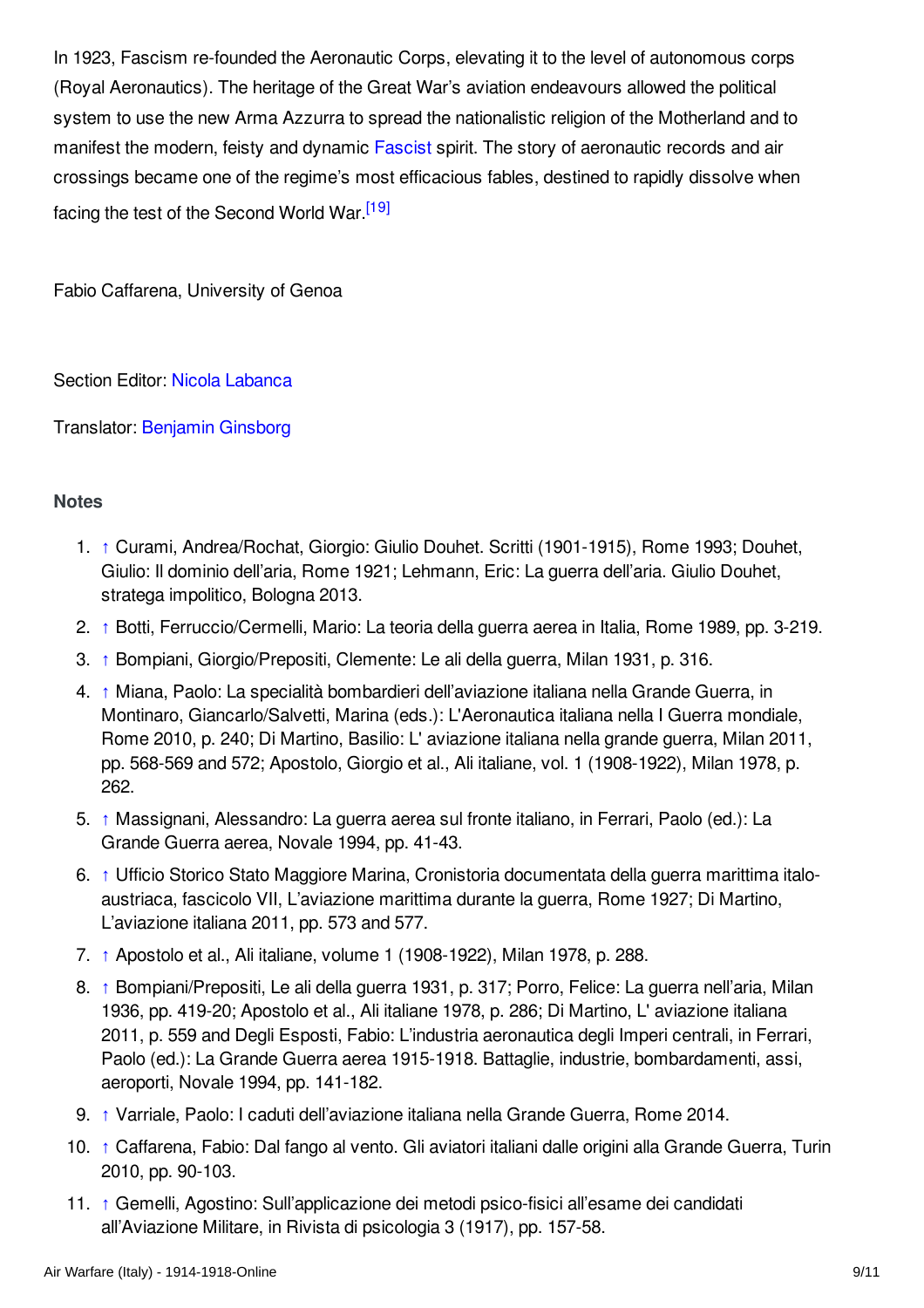- <span id="page-9-1"></span>12. [↑](#page-5-1) Apostolo et al., Ali italiane 1978, p. 288.
- <span id="page-9-2"></span>13. [↑](#page-5-2) Per una iniezione di entusiasmo alle fucine di piloti, in Nel Cielo 10 (10 August 1918), p. 158.
- <span id="page-9-3"></span>14. [↑](#page-5-3) Demetz, Peter: The Air Show at Brescia (1909), New York City 2002.
- <span id="page-9-4"></span>15. [↑](#page-5-4) Alegi, Gregory (ed.): In volo per Vienna 1993; Caffarena, Fabio: Vienna, 9 August 1918: d'Annunzio vola sulla città, in Luzzatto, Sergio/ Pedullà, Gabriele (eds.): Atlante storico della letteratura italiana 2012, pp. 494-498.
- <span id="page-9-5"></span>16. [↑](#page-6-0) Guerrini, Irene/Pluviano, Marco: Francesco Baracca. Una vita al volo, Udine 2000.
- <span id="page-9-6"></span>17. [↑](#page-7-1) An enormous monument was built in 1936, in honour of Baracca, in his city of birth, Lugo, in the municipality of Ravenna, and constitutes the most significant and symbolically relevant example of this kind.
- <span id="page-9-7"></span>18. [↑](#page-7-2) Varriale, Paolo: Italian Aces of World War 1, Oxford, 2009.
- <span id="page-9-8"></span>19. [↑](#page-8-12) Lehmann, Eric: Le ali del potere, Turin 2010; Caffarena, Fabio/Stiaccini,Carlo: Chi vola vale. L'immagine della Regia Aeronautica nell'archivio del generale Cagna, Rome 2013.

#### <span id="page-9-0"></span>**Selected Bibliography**

Alegi, Gregory (ed.): **In volo per Vienna**, Trento; [Rovereto](http://encyclopedia.1914-1918-online.net/bibliography/XXJ5E6AH) 1993: Museo Caproni; Museo storico italiano della guerra.

Apostolo, Giorgio: **Ali italiane [\(1908-1922\),](http://encyclopedia.1914-1918-online.net/bibliography/4K24VCBE) volume 1**, Milan 1978: Rizzoli.

Botti, Ferruccio / Cermelli, Mario: **La teoria della guerra aerea in Italia dalle origini alla seconda guerra mondiale (1884-1939)**, Rome 1989: Ufficio Storico Stato Maggiore [Aeronautica.](http://encyclopedia.1914-1918-online.net/bibliography/WERRI7EG)

[Caffarena,](http://encyclopedia.1914-1918-online.net/bibliography/ABS48JF4) Fabio: **Dal fango al vento. Gli aviatori italiani dalle origini alla Grande Guerra**, Turin 2010: Einaudi.

Curami, Andrea / Rochat, Giorgio: **Giulio Douhet. Scritti 1901-1915**, Rome 1993: Ufficio Storico Stato Maggiore [Aeronautica.](http://encyclopedia.1914-1918-online.net/bibliography/E27F5PNM)

Di Martino, Basilio: **[L'aviazione](http://encyclopedia.1914-1918-online.net/bibliography/7VMJ5PH7) italiana nella grande guerra**, Milan 2011: Mursia.

Di Martino, Basilio: **L'aviazione italiana e il [bombardamento](http://encyclopedia.1914-1918-online.net/bibliography/R93XC8R4) aereo nella grande guerra**, Rome 2013: Ufficio Storico Stato Maggiore Aeronautica.

Di Martino, Basilio: **I dirigibili italiani nella rande Guerra**, Rome 2005: Ufficio Storico Stato Maggiore [Aeronautica.](http://encyclopedia.1914-1918-online.net/bibliography/VM2QJ4F4)

Ferrari, Paolo (ed.): **La Grande guerra aerea 1915-1918. Battaglie, industrie, [bombardamenti,](http://encyclopedia.1914-1918-online.net/bibliography/FGJFE8IC) assi, aeroporti**, Novale di Valdagno 1994: Rossato.

Ferrari, Paolo (ed.): **[L'aeronautica](http://encyclopedia.1914-1918-online.net/bibliography/JW2W2CDN) italiana. Una storia del Novecento**, Milan 2004: FrancoAngeli.

Gentilli, Roberto / Iozzi, Antonio / Varriale, Paolo: **Gli assi [dell'aviazione](http://encyclopedia.1914-1918-online.net/bibliography/XQAHJZ9T) italiana nella grande guerra**, Rome 2002: Ufficio Storico Stato Maggiore Aeronautica.

Gentilli, Roberto / Varriale, Paolo: **I reparti [dell'aviazione](http://encyclopedia.1914-1918-online.net/bibliography/BKGRCFIH) italiana nella grande guerra**, Rome 1999: Ufficio Storico Stato Maggiore Aeronautica.

Guerrini, Irene / Pluviano, Marco: **Francesco Baracca. Una vita al volo. Guerra e privato di un mito [dell'aviazione](http://encyclopedia.1914-1918-online.net/bibliography/PASBKKWD)**, Udine 2000: Gaspari.